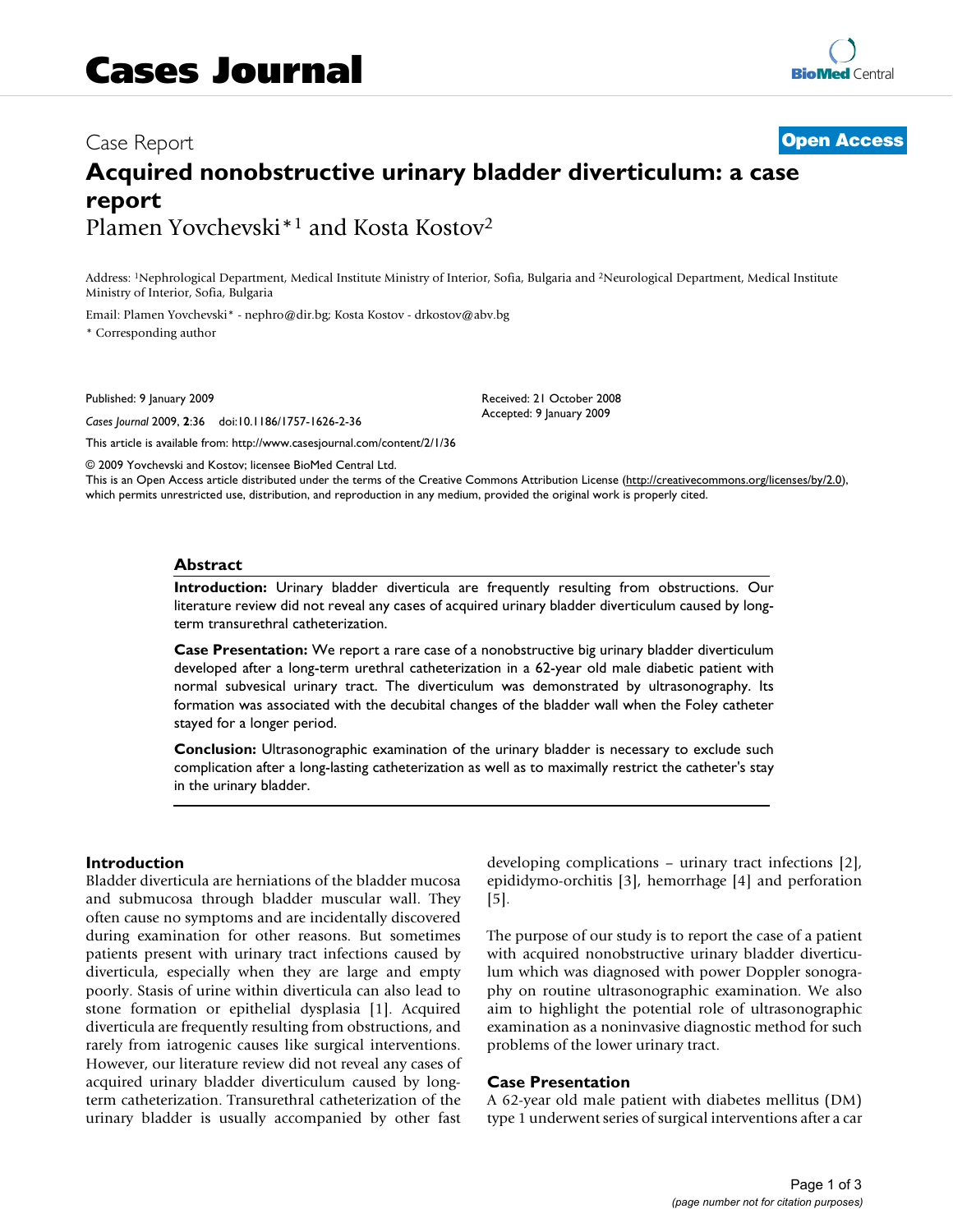accident which necessitated long-term urethral catheterization. The Ultrasonographic and Computer Tomographic examinations of the patient's abdomen after the accident showed intact urinary bladder and no obstructions in the subvesical urinary tract. A 3-month urethral catheterization was applied because of the long surgical and orthopedic treatment. The catheter was replaced by a new one every 30 days in this 3-month period. The past medical history of the patient included only diabetes mellitus type 1 since the age of 9. 1 month after the complete removal of the catheter a routine urinary tract sonography was performed. Transabdominal grayscale and power Doppler sonography was performed using a Prosound SSD-3500 scanner (Aloka Ltd., Tokyo, Japan) equipped with a convex array transducer 3.5 MHz (UST 979). Transabdominal grayscale (Figure 1) showed a large diverticulum protruding from the urinary bladder. Power Doppler sonography (Figure 2) revealed a communication (arrow) between the urinary bladder and the diverticulum.

# **Discussion**

The long-term stay of the catheter may cause a damage of the uroepithelial layer not only of the urethra but also of the opposite bladder wall (the one located opposite to the tip of the catheter). This problem may relatively more often occur in diabetic patients without any symptoms and may reveal itself in a later period. In our patient the chronological examination of the clinical data showed a causal relationship between the catheterization and the appearance of the diverticulum. This is a rare late complication of the urethral catheterization, which necessitates an ultrasonographic examination of the lower urinary tract after the complete catheter removal. A thorough examination of the clinical indications for Foley catheter placement and its timely removal should be conducted.



# Figure 1

**Transverse transabdominal grayscale sonogram of the pelvis showing a large bladder diverticulum**.



**Figure 2 Power Doppler sonography revealing a communication (arrow) between urinary bladder and diverticulum**.

This is very important for patients with DM, who are prone to more frequent and serious complications resulting from the impaired sensitivity, which is caused by diabetic polyneuropathy. This leads to a pain absence at urinary bladder wall damages. We believe this to be the first recorded case of acquired nonobstructive urinary bladder diverticulum diagnosed via power Doppler sonography. Our case demonstrates that the development of ultrasonography has led to the possibility of a more precise evaluation of lower urinary tract. Bladder ultrasonography is a good first-line imaging method for discovering bladder diverticula because anteriorly and posteriorly placed diverticula may not be noticed when voiding cystourethrography is used as they are overshadowed by the contrast in the bladder.

# **Abbreviations**

MHz: Megahertz; DM: Diabetes mellitus.

# **Consent**

Written informed consent was obtained from the patient for publication of this case report and accompanying images. A copy of the written consent is available for review by the Editor-in-Chief of this journal.

# **Competing interests**

The authors declare that they have no competing interests.

# **Authors' contributions**

Both authors participated in the care of this patient and contributed to the manuscript. Both authors have red and approved the final version of the paper.

# **Acknowledgements**

We thank the patient for his contribution to this case report.